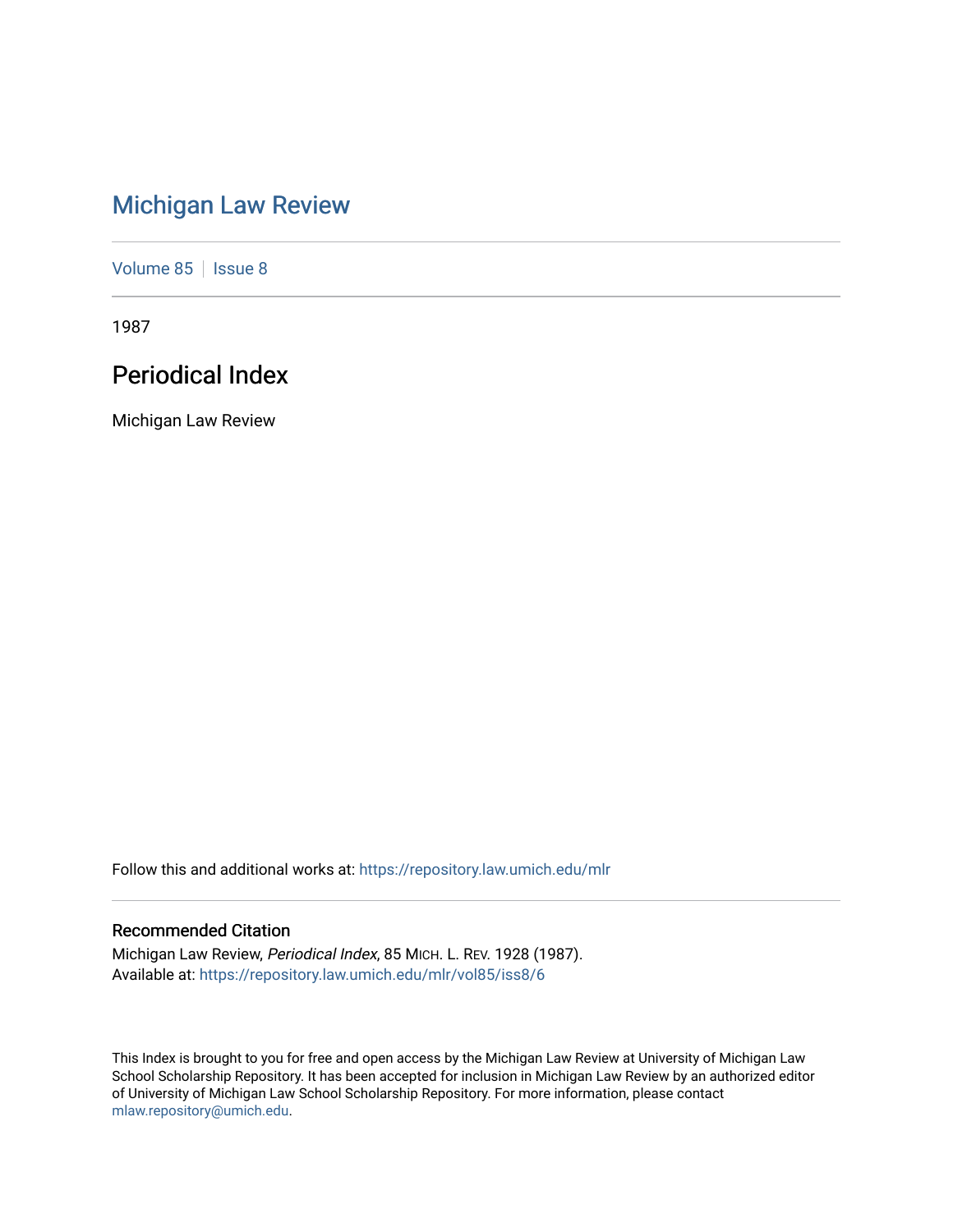# **PERIODICAL INDEX**

This index includes *articles, comments,* and some of the longer *notes* and *recent developme11ts*  that have appeared in leading reviews since the publication of the last issue of this *Review.* 

## *ADMINISTRATION OF JUSTICE*

See *Arbitration* & *Award, Class Actions, Estoppel.* 

## *ADMINISTRATIVE LAW*

Regulatory analysis and regulatory reform. Thomas 0. McGarity. 65 Texas L. Rev. 1243- 333 (June).

## *ADMINISTRATIVE PROCEDURE*

See *Judicial Review.* 

## *ADMISSIBILITY OF EVIDENCE*

The exclusionary rule and deterrence: an empirical study of Chicago narcotics officers. 54 U. Chi. L. Rev. 1016-69 (Summer).

## *ANTITRUST LAW: DAMAGES*

The disaggregation of damages requirement in private monopolization actions. James R. McCall. 62 Notre Dame L. Rev. 643-76 (No. 4).

## *ARBITRATION AND AWARD*

Arbitration and the multiparty dispute: the search for workable solutions. Thomas J. Stipanowich. 72 Iowa L. Rev. 473-529 (Mar.).

The mediator-lawyer: implications for the practice of law and one argument for professional responsibility guidance  $-$  a proposal for some ethical considerations. 34 UCLA L. Rev. 507-35 (Dec.).

## *BANKRUPTCY*

Bankruptcy policy. Elizabeth Warren. Reply by Douglas G. Baird. 54 U. Chi. L. Rev. 775-834 (Summer).

## *BANKS AND BANKING*

Insights into lender liability: an argument for treating controlling creditors as controlling shareholders. 135 U. Pa. L. Rev. 1321-63 (June).

#### *BOOK REVIEWS*

1987 survey of books relating to the law. 85 Mich. L. Rev. 847-1488 (Apr.-May).

## *BRIEFS*

The seven sins of appellate brief writing and other transgressions. Harry Pregerson. 34 UCLA L. Rev. 431-43 (Dec.).

## *CANADA*

See *Class Actions.* 

## *CIVIL PROCEDURE*

See *Class Actions, Legal Ethics.* 

## *CLASS ACTIONS*

Adjudicatory jurisdiction and class actions. Diane P. Wood. 62 Ind. L.J. 597-624 (No. 3).

Class actions and duplicative litigation. Edward F. Sherman. 62 Ind. L.J. 507-59 (No. 3).

Class actions for mass torts: doing individual justice by collective means. David Rosenberg. 62 Ind. L.J. 561-96 (No. 3).

Questioning litigation's role - courts and class actions in Canada. W.A. Bogart. 62 Ind. L.J. 665-700 (No. 3).

The regulation of entrepreneurial litigation: balancing fairness and efficiency in the large class action. John C. Coffee, Jr. 54 U. Chi. L. Rev. 877-937 (Summer).

Rethinking the class action: a policy primer on reform. John C. Coffee, Jr. 62 Ind. L.J. 625-64 (No. 3).

Studying civil litigation through the class action. Bryant G. Garth. 62 Ind. L.J. 497- *505* (No. 3).

## *COLLEGES AND UNIVERSITIES*

See *Legal Education.* 

## *COMMERCIAL LAW*

See *Vendors* & *Purchasers.* 

## *COMPARATIVE NEGLIGENCE*

An economic case for comparative negligence. Robert D. Cooter & Thomas S. Ulen. 61 N.Y.U. L. Rev. 1067-110 (Dec.).

#### *CONSTITUTIONAL LAW*

See Federal Republic of Germany.

## *CONTRACTS: PERFORMANCE*

Application of the doctrine of commercial impracticability: searching for "the wisdom of Solomon". Sheldon W. Halpern. 135 U. Pa. L. Rev. 1123-78 (June).

## *COPYRIGHT*

Commissioned works as works made for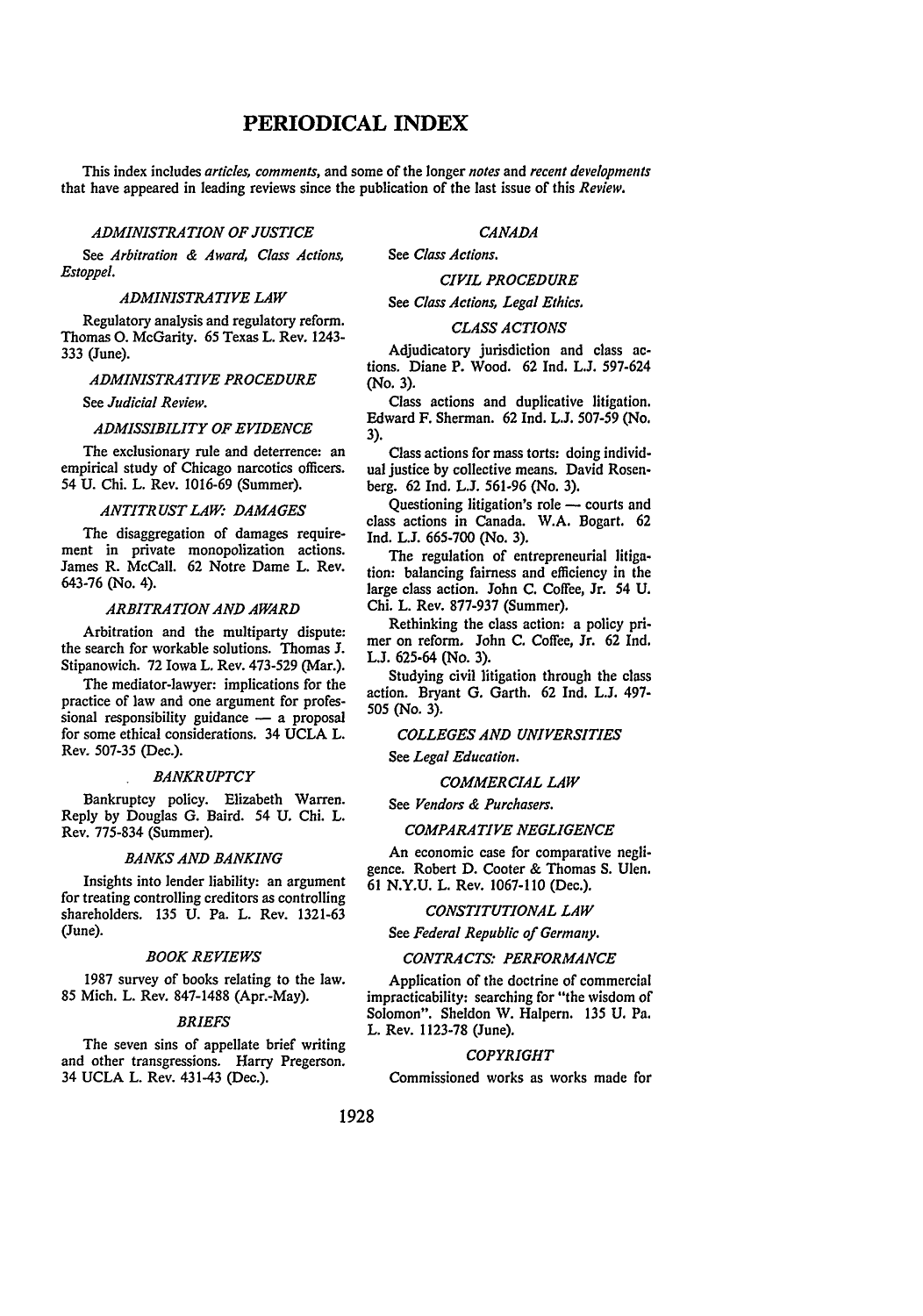hire under the 1976 Copyright Act: misinterpretation and injustice. 135 U. Pa. L. Rev. 1281-320 (June).

Copyright protection for compilations of fact: does the originality standard allow protection on the basis of industrious collection? 62 Notre Dame L. Rev. 763-78 (No. 4).

#### *CORPORATIONS*

A sheep in wolf's clothing: the American Law Institute principles of corporate governance project. Joel Seligman. 55 Geo. Wash. L. Rev. 325-81 (Jan.).

## *CORPORATIONS: OFFICERS AND DIRECTORS*

See *Foundations.* 

## *CRIME, VICTIMS OF*

See *Fraud.* 

## *CRIMINAL LAW*

See *Entrapment, Political Crimes* & *Offenses.* 

## *DAMAGES*

The constitutionality of punitive damages under the excessive fines clause of the eighth amendment. 85 Mich. L. Rev. 1699-726 (June).

## *DISCRIMINATION*

Cancer-based employment discrimination: whether the proposed amendment to title VII will provide an effective anti-discrimination remedy. 62 Ind. L.J. 827-56 (No. 3).

Disparate impact and subjective employment criteria under title VII. 54 U. Chi. L. Rev. 957-79 (Summer).

## *DISCRIMINATION: AGE*

Waivers under the Age Discrimination in Employment Act: putting the Fair Labor Standards Act criteria to rest. 55 Geo. Wash. L. Rev. 383-408 (Jan.).

## *DISCRIMINATION: HANDICAPPED*

See *Discrimination.* 

#### *DISCRIMINATION: RACE*

Farm workers and the Fair Labor Standards Act: racial discrimination in the New Deal. Marc Linder. 65 Texas L. Rev. 1335-93 (June).

#### *DISCRIMINATION: SEX*

The emerging law of sexual harassment: relief available to the public employee. 62 Notre Dame L. Rev. 677-87 (No. 4).

## *ECONOMICS*

See *Jurisprudence.* 

## *EDUCATION*

See *Freedom of Religion.* 

## *EMPLOYMENT*

See *Discrimination, Discrimination: Age.* 

## *ENTRAPMENT*

The act requirement and the foundations of the entrapment defense. Jonathan C. Carlson. 73 Va. L. Rev. 1011-108 (Sept.).

#### *ENVIRONMENTAL LAW*

Beyond words of exhortation: the congressional prescription for vigorous federal enforcement of the Clean Water Act. William L. Andreen. 55 Geo. Wash. L. Rev. 202-61 (Jan.).

Citizen suits and civil penalties under the Clean Water Act. 85 Mich. L. Rev. 1656-80 (June).

## *EQUAL PROTECTION*

Anti-subordination above all: sex, race, and equal protection. Ruth Colker. 61 N.Y.U. L. Rev. 1003-66 (Dec.).

#### *ESTOPPEL*

Judicial estoppel: the refurbishing of a judicial shield. 55 Geo. Wash. L. Rev. 409-36 (Jan.).

#### *ETHICS*

See *Legal Education.* 

## *EVIDENCE*

See also *Admissibility of Evidence.* 

Reason and the rules: personal knowledge and coconspirator hearsay. 135 U. Pa. L. Rev. 1265-80 (June).

## *FEDERAL REPUBLIC OF GERMANY*

The federal constitutional court of the Federal Republic of Germany: decisions on the constitutionality of legal norms. Wolfgang Zeidler. 62 Notre Dame L. Rev. 504-25 (No. 4).

## *FEDERAL RULES OF CIVIL PROCEDURE*

The excessive history of federal rule 15(c) and its lessons for civil rules revision. Harold S. Lewis, Jr. 85 Mich. L. Rev. 1507-73 (June).

## *FEDERALISM*

## See *Government Immunity* & *Liability.*

## *FEES*

Attorneys; fee forfeiture under the Comprehensive Forfeiture Act of 1984: can we protect against sham transfers to attorneys? 62 Notre Dame L. Rev. 734-50 (No. 4).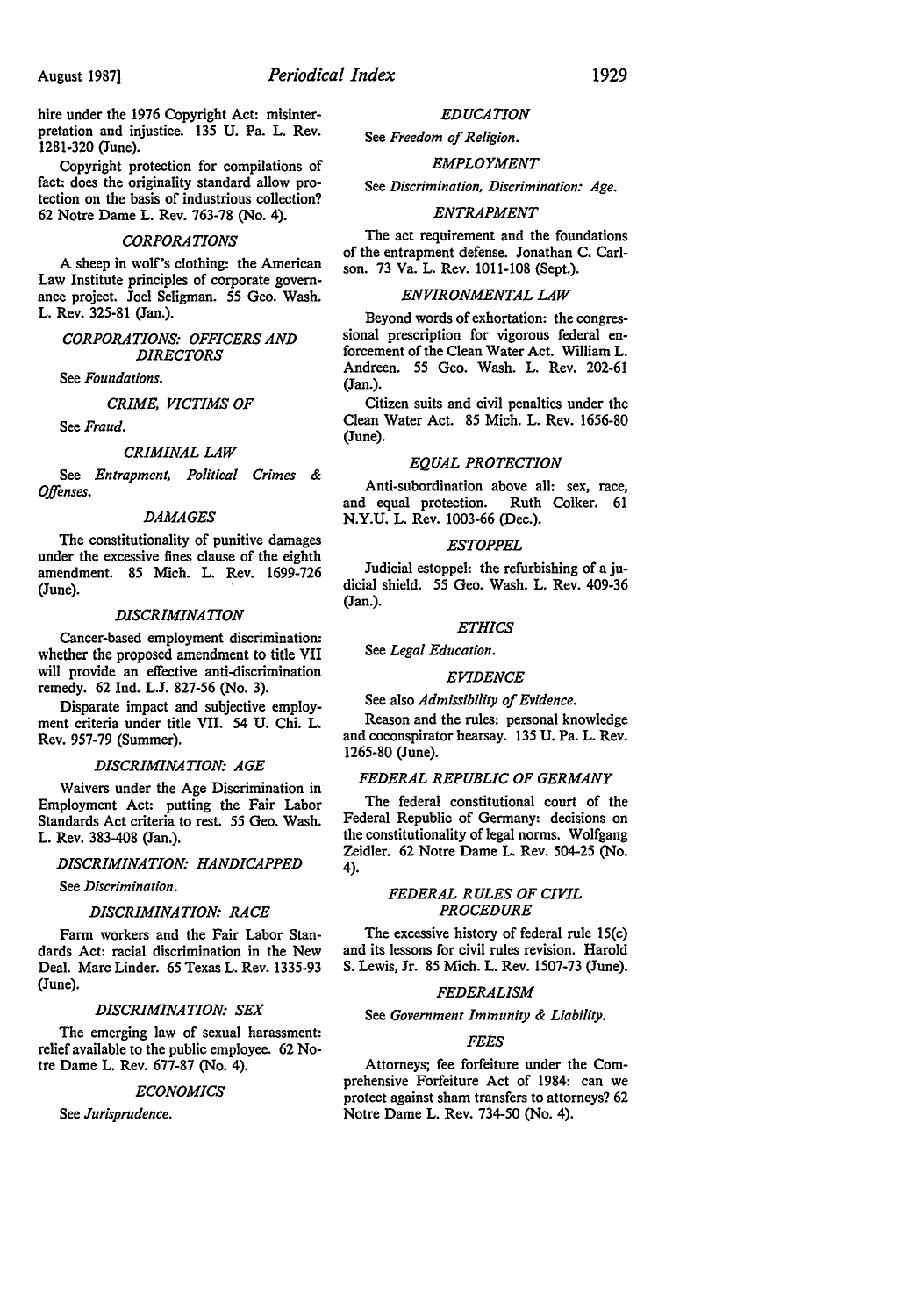## *FOUNDATIONS*

A call to reform the duties of directors under state not-for-profit corporation statutes. 72 Iowa L. Rev. 725-45 (Mar.).

## *FRAUD*

Equitable relief under civil RICO: reflections on *Religious Technology Center v. Wollersheim:* will civil RICO be effective only against white-collar crime? G. Robert Blakey & Scott D. Cessar. 62 Notre Dame L. Rev. 526-623 (No. 4).

## *FREEDOM OF INFORMATION*

A constitutional right of access to pretrial documents: a missed opportunity in *Reporters Committee for Freedom of the Press.* 62 Ind. L.J. 735-52 (No. 3).

What ever happened to "the right to know"?: access to government-controlled information since *Richmond Newspapers.* 73 Va. L. Rev. 1111-43 (Sept.)

## *FREEDOM OF RELIGION*

Secular humanism, the establishment clause, and public education. 61 N.Y.U. L. Rev. 1149-85 (Dec.).

## *FREEDOM OF THE PRESS*

See *Freedom of Information.* 

## *GOVERNMENT IMMUNITY AND LIABILITY*

Federalism, state courts, and section 1983. Gene R. Nichol, Jr. 73 Va. L. Rev. 959-1010 (Sept.).

## *HEALTH*

See *Hospitals.* 

#### *HEARSAY*

See *Evidence.* 

#### *HOSPITALS*

Preventing patient dumping: sharpening the COBRA's fangs. 61 N.Y.U. L. Rev. 1186- 223 (Dec.).

#### *INCOME TAX*

See also *Taxation.* 

The Tax Reform Act of 1986: simplification and the future viability of accrual taxation. 62 Notre Dame L. Rev. 779-95 (No. 4).

Treatment of farmers' discharge of indebtedness income under the Tax Reform Act of 1986. 72 Iowa L. Rev. 747-52 (Mar.).

## *JUDICIAL REVIEW*

See also *Unions.*  Rational basis with bite: intermediate scrutiny by any other name. 62 Ind. L.J. 779- 803 (No. 3).

## *JURISDICTION*

## See also *Class Actions.*

The physical presence basis of personal jurisdiction ten years after *Shaffer v. Heitner:* a rule in search of a rationale. 62 Notre Dame L. Rev. 713-33 (No. 4).

## *JURISPRUDENCE*

Coase and the courts: economics for the common man. Barbara White. 72 Iowa L. Rev. 577-635 (Mar.).

Legality and empathy. Lynne N. Henderson. 85 Mich. L. Rev. 1574-653 (June).

Literary imperialism: assessing the results of Dworkin's interpretive turn in *Law's Empire.* John Stick. 34 UCLA L. Rev. 371-429 (Dec.).

# *LABOR MANAGEMENT RELATIONS*

See *Unions.* 

## *LARCENY*

See *Radio* & *Television.* 

## *LEGAL DRAFTING*

See *Briefs.* 

## *LEGAL EDUCATION*

On being a professional elder. Thomas L. Shaffer. 62 Notre Dame L. Rev. 624-42 (No. 4).

## *LEGAL ETHICS*

See also *Arbitration* & *Award.* 

Divining an approach to attorney sanctions and Iowa rule 80(a) through an analysis of federal and state civil procedure rules. 72 Iowa L. Rev. 701-23 (Mar.).

#### *LEGAL HISTORY*

See *Slavery.* 

## *LEGAL PROFESSION*

See also *Fees.*  Living in the law. Anthony T. Kronman. 54 U. Chi. L. Rev. 835-76 (Summer).

## *LIBEL AND SLANDER*

See *Newspapers.* 

## *LOANS*

See *Banks* & *Banking.* 

#### *MASTER AND SERVANT*

See *Slavery.* 

# *NEGLIGENCE*

See *Comparative Negligence.*